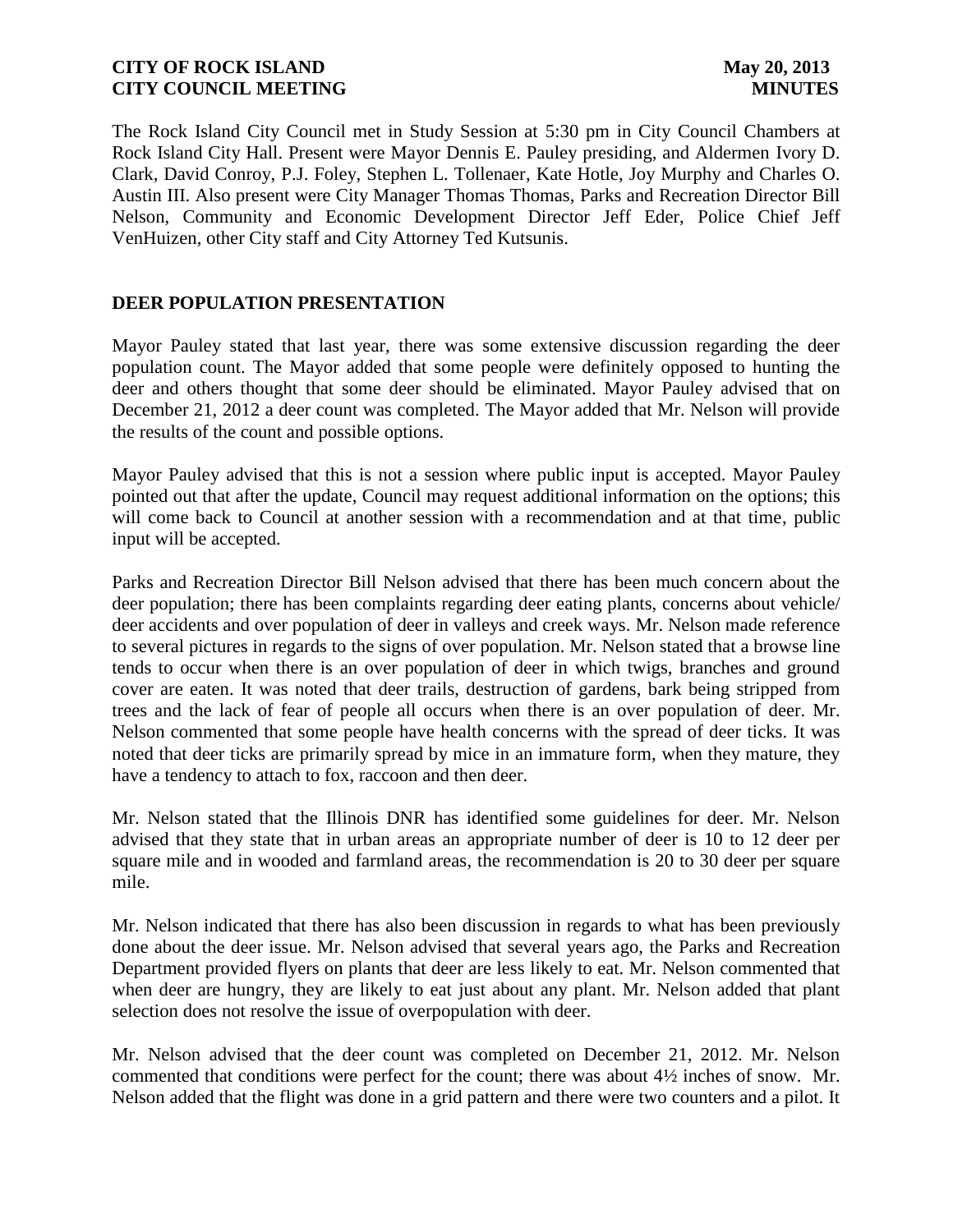was noted that Mr. Nelson was told that for every deer counted, there will be two deer. Mr. Nelson advised that in preparation for the deer count, the City was mapped out in quadrants and several maps were developed. Mr. Nelson made reference to the maps that identified the areas where deer were located. The various mapped out areas included; deer around creeks and valleys, deer with street map location, deer around parks and cemeteries and deer per square mile. Mr. Nelson further explained these maps.

Council discussed the mapped out areas as it related to where the deer were located and how many deer were in those specific areas. It was noted that there was a total of over 400 deer counted. Council and Mr. Nelson discussed population growth as it related to the future deer population. Council also discussed safety concerns as it related to deer/vehicle accidents and the possibility of health issues.

Police Chief Jeff VenHuizen advised that deer/vehicle accidents have remained consistent for the last several years. The Chief added that there has been no dramatic increase in deer/vehicle accidents. Chief VenHuizen stated that in 2011, there were 37 deer/vehicle accidents and in 2012, there were 33 deer/vehicle accidents.

Mr. Nelson discussed options as it related to the deer issue. Mr. Nelson pointed out that there are a number of programs throughout the United States; the primary ones include: chemicals (sterilization), surgery to remove organs, hunts and sharpshooting. Mr. Nelson added that typically, the places that have had an over population program tend to do a combination of hunt (archery) and sharpshooting.

Council discussed these options. After discussion, it was a consensus among Council for Mr. Nelson to gather more information and come back to Council with a variety of options.

# **EMERALD ASH BORER DISCUSSION**

Parks and Recreation Director Bill Nelson updated Council on the Emerald Ash Borer. Mr. Nelson advised that the Emerald Ash Borer is a small destructive beetle in larval form and the adult is metallic green. Mr. Nelson advised that these insects are native to China and Eastern Asia, and it is suspected that they came through wood packaging materials shipped to the United States. Mr. Nelson added that these insects were identified as starting in Michigan and they have spread east and west.

Mr. Nelson indicated that the Emerald Ash Borer seems to follow highway corridors and they attach to firewood, wood packaging and nursery products. It was noted that ash trees are the only host for the Emerald Ash Borer and green, white and blue ash are their favorites. Mr. Nelson discussed the death rate of ash trees. It was noted that the Green Ash is the most susceptible and will die within a couple of years, while the White Ash will last a few more years and the Blue Ash will last a little longer.

Mr. Nelson discussed the life span of the Emerald Ash Borer. It was noted that it usually takes two years with the larval stage entering under the tree bark. Mr. Nelson commented that the adult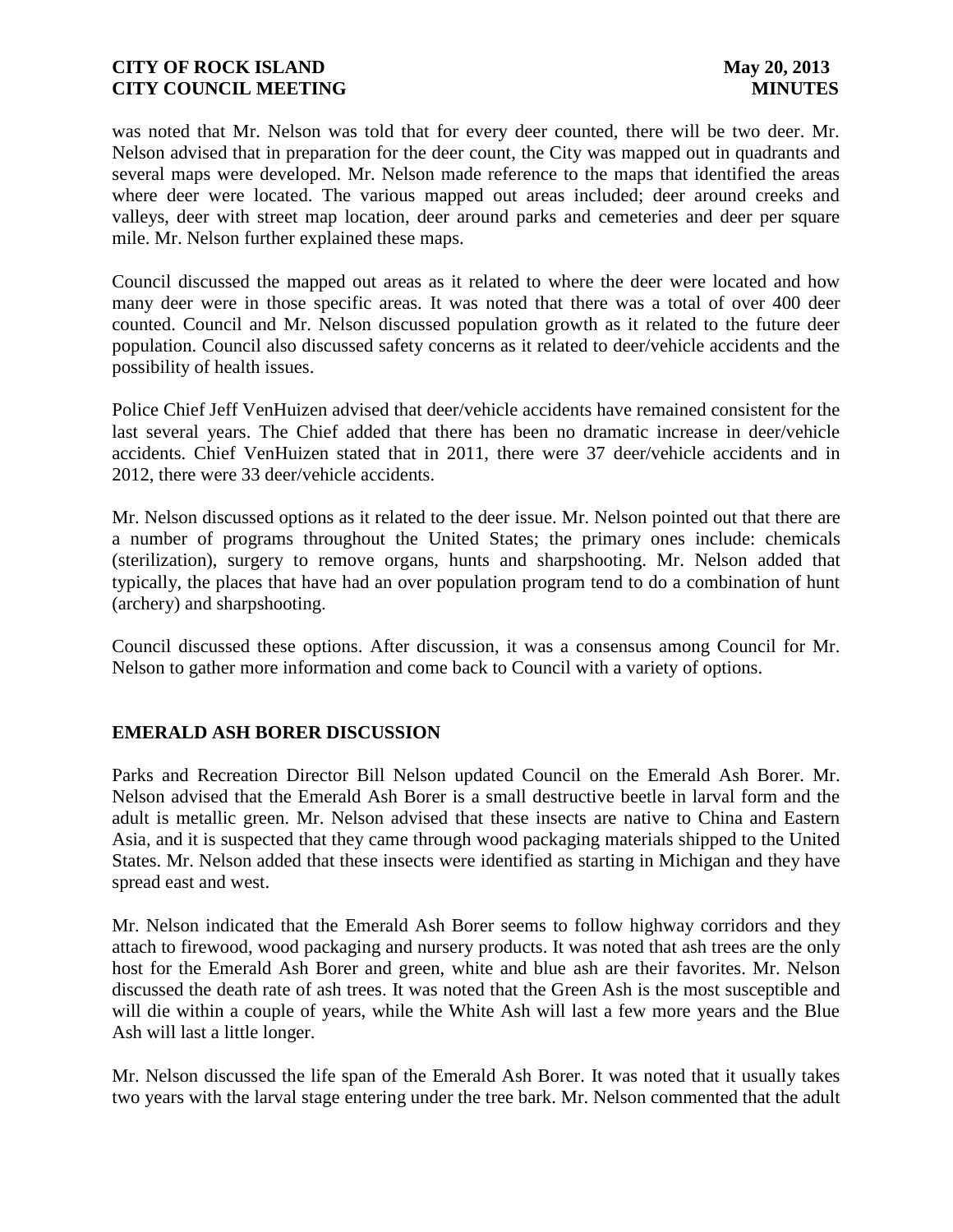will lay about 75 eggs and the adults will stay with the tree until it is dead and then they will move to a new tree. Mr. Nelson stated that the signs of infestation include; dead branches, shoots from trunk of tree and D shaped tunnels in the tree.

Mr. Nelson stated that trees can be treated with a systemic chemical and there has been some thought about introducing predatory wasps. It was noted that some native wasps may also kill the Emerald Ash Borer. Mr. Nelson pointed out that the Illinois Department of Agriculture is recommending an ash tree reduction strategy. They are recommending treating some of the trees with a systemic chemical to try and get the trees to live longer. Mr. Nelson stated that the reason behind that is to take the death of the trees and spread it over a longer period of time so that the community is not impacted as much as it would be if all of the trees died at the same time.

Mr. Nelson discussed various communities that have been impacted by the Emerald Ash Borer. Mr. Nelson pointed out that in order to identify what needs to be done, at some point, an inventory of ash trees needs to take place in the community to find out how many ash trees and what kinds of ash trees there are and who owns the trees. Mr. Nelson added that at that point, some type of plan could be developed for tree removal. Mr. Nelson advised that the beetles are near our location. Mr. Nelson added that there is some thought that not all of the trees will die, but most are endangered. Mr. Nelson pointed out that the reason for removal of the trees is because ash trees have a tendency to dry out more quickly upon death and there is a high risk of falling limbs and trees becoming more dangerous in a shorter period of time. Mr. Nelson commented that ash trees should not be sold as firewood. Mr. Nelson indicated that if the trees are chemically treated, it should continue every other year or every year.

Council discussed Mr. Nelson's presentation.

#### **ADJOURNMENT**

A motion made by Alderman Foley and seconded by Alderman Murphy to adjourn the meeting carried by the following Aye and No vote. Those voting Aye being; Alderman Clark, Alderman Conroy, Alderman Foley, Alderman Tollenaer, Alderman Hotle, Alderman Murphy and Alderman Austin; those voting No, none. The meeting was adjourned at 6:25 pm.

> \_\_\_\_\_\_\_\_\_\_\_\_\_\_\_\_\_\_\_\_\_\_\_\_\_\_\_\_\_\_ Aleisha L. Patchin, City Clerk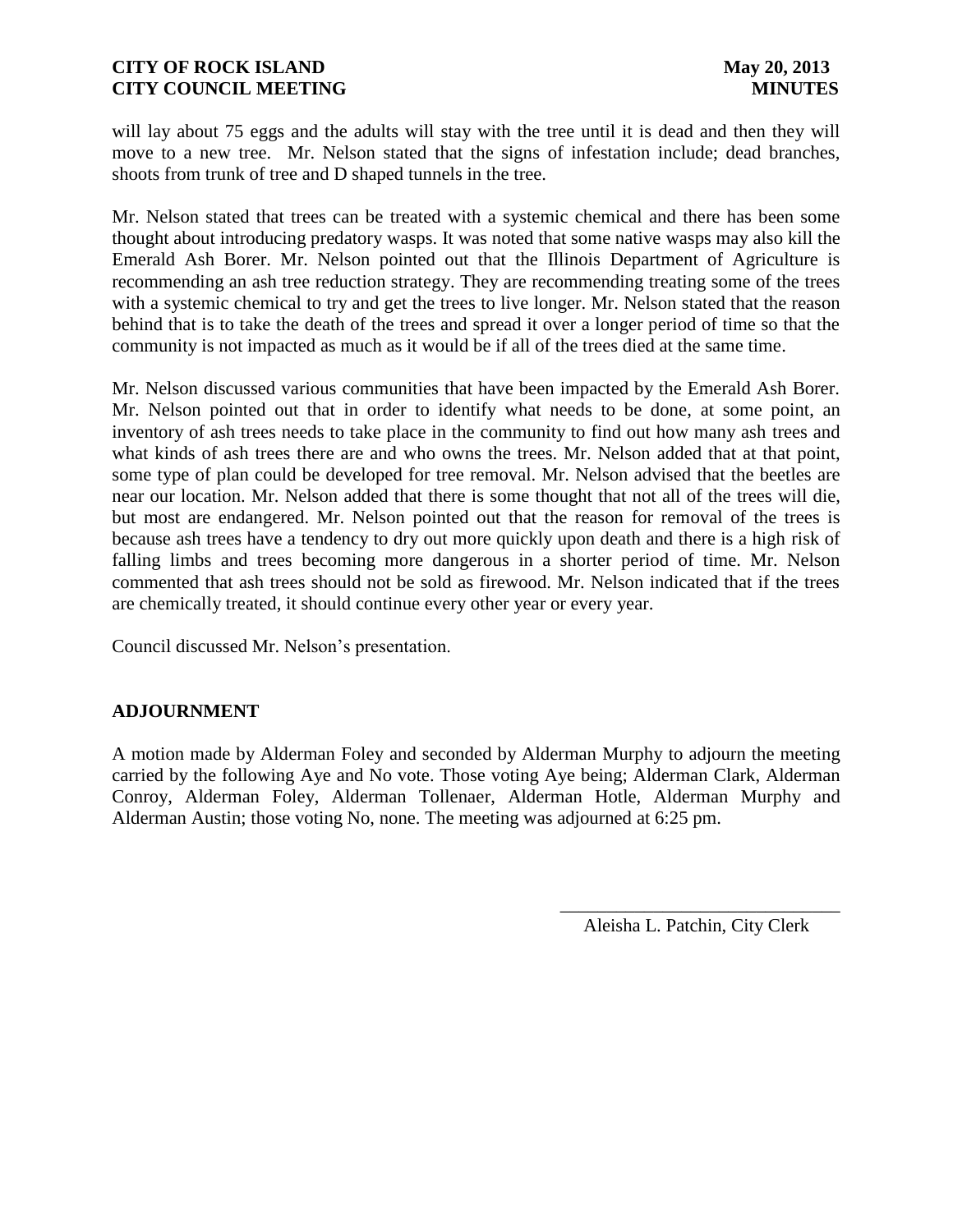Rock Island City Council met in regular session at 6:45 pm in Council Chambers of Rock Island City Hall. Present were Mayor Dennis E. Pauley presiding, and Aldermen Ivory D. Clark, David Conroy, P.J. Foley, Stephen L. Tollenaer, Kate Hotle, Joy Murphy and Charles O. Austin III. Also present were City Manager Thomas Thomas and City Attorney Ted Kutsunis.

#### Introductory Proceedings

Mayor Pauley called the meeting to order and led in the Pledge of Allegiance. Alderman Conroy gave the Invocation.

#### Agenda Item #5 **Minutes of the meeting of May 13, 2013.**

A motion was made by Alderman Foley and seconded by Alderman Austin to approve the minutes of the meeting of May 13, 2013 as printed. The motion carried by the following Aye and No vote; those voting Aye being; Alderman Clark, Alderman Conroy, Alderman Foley, Alderman Tollenaer, Alderman Hotle, Alderman Murphy and Alderman Austin; those voting No, none.

# Agenda Item #6 **Update Rock Island by Mayor Pauley.**

Mayor Pauley advised that Whitewater Junction Family Aquatic Center's season opening is May 25<sup>th</sup>. Mayor Pauley added that Whitewater Junction is a zero-depth to 9 feet deep pool featuring a body slide, tube slide, two drop-slides, tumble buckets, tea-cup, a tot slide, and fun for the whole family. Call (309) 732-SWIM for more information or go to [www.rigov.org.](http://www.rigov.org/) Also join us on June 1<sup>st</sup> (rain date will be June  $2<sup>nd</sup>$ ) as we celebrate Whitewater Junction's 10<sup>th</sup> Birthday Party. It was noted that there will be games, prizes and a few surprises. The cake cutting will take place at 1:00 pm.

Mayor Pauley stated that fast action bicycle racing, food and family activities take place at the Quad Cities Criterium on Memorial Day, Monday, May 27<sup>th</sup> presented by the District in conjunction with the Quad Cities Bicycle Club. The Mayor added that admission is free. For more information, visit [www.quadcitiescriterium.com.](http://www.quadcitiescriterium.com/)

Mayor Pauley indicated that free walking tours of Locks & Dam 15 on the Rock Island Arsenal will be open Saturdays and Sundays between Memorial Day and Labor Day (weather permitting). Mayor Pauley stated to meet at the Mississippi River Visitor Center on the west end of Arsenal Island. It was noted that the tours are at 11:00 am and 2:00 pm and last approximately one hour. Mayor Pauley advised that topics covered during lock and dam tours are river history, lock and dam operation, towboats, barges, cargo, river hazards and much more. It was noted that participants must wear shoes with enclosed toes and heels (tennis shoes are best). Group sizes are limited and advance reservation is required. Call (309) 794-5338.

Mayor Pauley stated that Tuesday, June  $4<sup>th</sup>$ , will kick off the  $57<sup>th</sup>$  Annual Starlight Revue Music Under the Stars Concert Series held at Lincoln Park. Mayor Pauley added that River City 6 will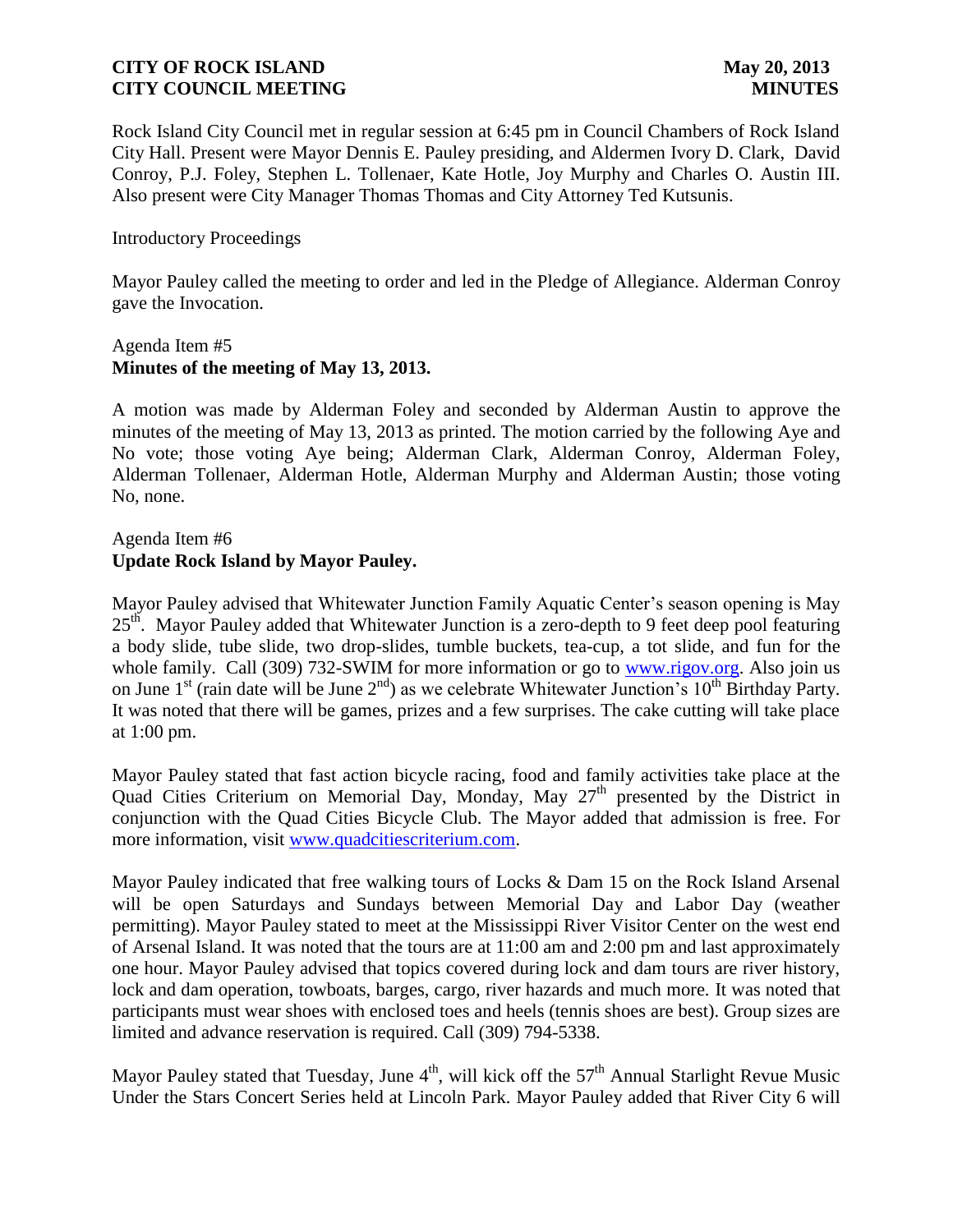start the series off and the first 100 guests will receive Starlight fans. Mayor Pauley advised that at 6:00 pm, enjoy dinner and an ice cream social from Hy-Vee followed by a dance lesson or family activity at 6:30 pm then at 7:00 pm the music begins. Concert rain date is Wednesday of the same week. Call (309) 732-RAIN.

Mayor Pauley advised that the Quad Cities Chamber recognized 15 businesses from throughout our region for their innovation, leadership and community involvement at the Quad Cities Small Business Excellence Awards. The Mayor added that Rock Island is home to 4 of 15 of our businesses recognized. It was noted that dphilms, Valley Construction Company, Quad City Arts and The Child Abuse Council from Rock Island were all recognized for their hard work and innovation. The Mayor commented that we wanted to ensure that you were informed of their successes and had every opportunity to recognize their accomplishments. The Mayor pointed out that dphilms was 1 of 5 finalists in the 1-50 employees category. Valley Construction was 1 of 5 finalists in the 51-250 employees category. The Child Abuse Council and Quad City Arts were 2 of the 5 finalists in our Non-Profit category. Mayor Pauley stated that dphilms, located in the District of Rock Island, specializes in high quality video and television production for national, regional and local clientele. The Mayor added that Valley Construction Company located in Rock Island, has been a pioneering provider of infrastructure development in the Quad Cities. Today, the company is one of the largest and most diversified contractors in the area providing services such as paving, underground utilities, site development, excavation and general contractor work for commercial, industrial and institutional customers. Mayor Pauley stated that The Child Abuse Council located in Rock Island, leads community efforts to eliminate child abuse and neglect by strengthening children and families through prevention, treatment and education. Mayor Pauley added that this year, The Child Abuse Council celebrates its  $35<sup>th</sup>$ anniversary, a testament to the value of their initiative and responsiveness to adapt and stay relevant to changing needs of the community. Mayor Pauley advised that Quad City Arts is located in Rock Island. A community-based organization, Quad City Arts focuses on collaboration as a path to reaching its goals of providing performing, visual and community arts programming and education.

#### Agenda Item #7

# **Presentation by the Quad City Riverfront Council.**

Timothy Huey, Scott County Planning Director and Scott County's representative on the Quad City Riverfront Council stepped forward. Mr. Huey was also accompanied by Meghan Overton of Bi-State Regional Commission and Rock Island Parks and Recreation Director Bill Nelson.

Mr. Huey stated that the Quad City Riverfront Council is made up of representatives of all of the communities along the river. Mr. Huey advised that they encourage, coordinate and discuss quality riverfront developments among the various local jurisdictions. Mr. Huey then presented the Rock Island Economic Growth Corporation with two Certificates of Appreciation for the development of Jackson Square and the development of McKesson Lofts. Brian Hollenback, President of Renaissance Rock Island accepted the awards.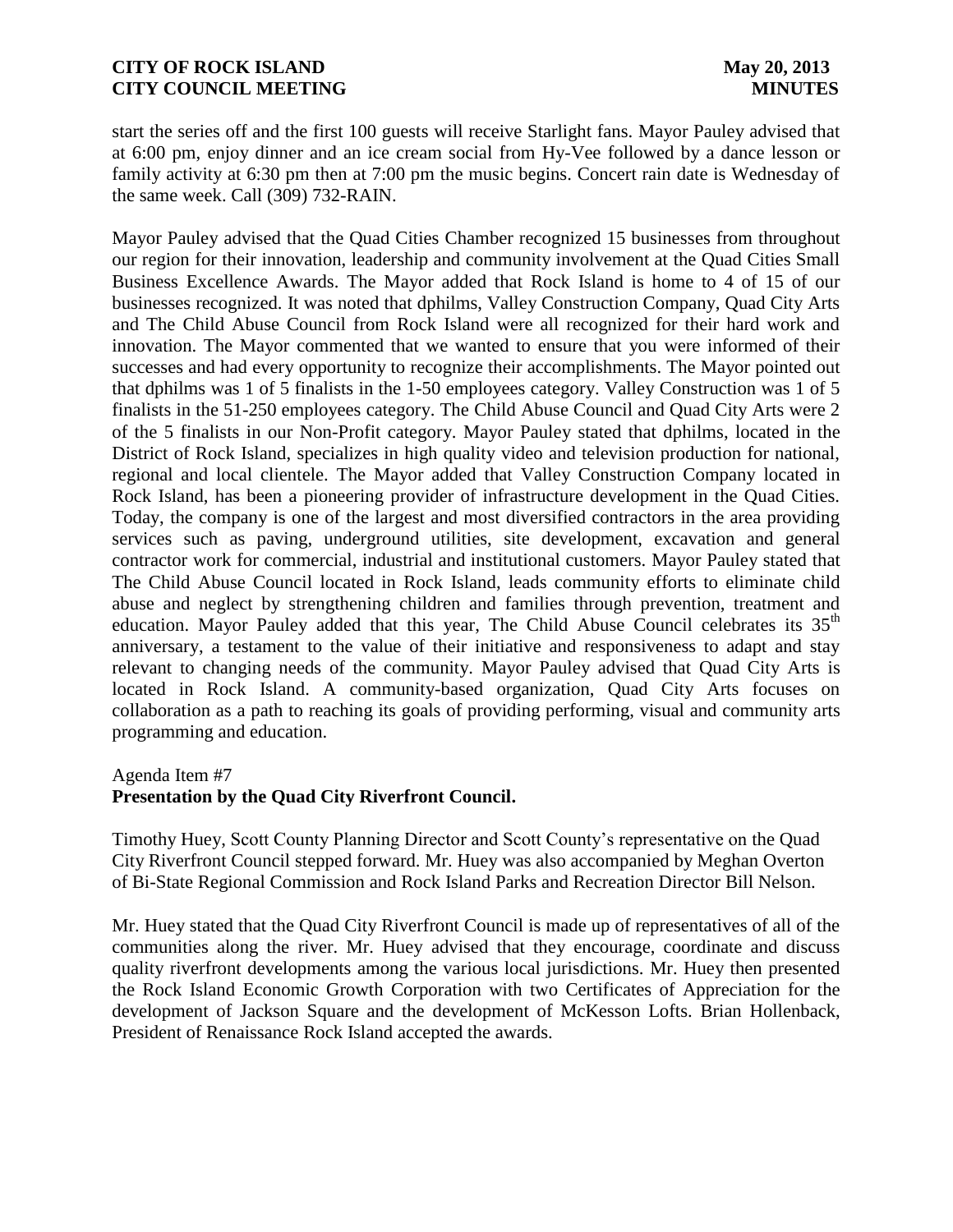#### Agenda Item #8 **Presentation of the Rock Island Historic Preservation Awards.**

Ms. Linda Anderson of 1718 21<sup>st</sup> Street and representing the Rock Island Preservation Society stated that May is National Historic Preservation Month. Ms. Anderson noted that the theme for this year is "See! Save! & Celebrate!" Ms. Anderson stated that this year, the Preservation Society is presenting preservation awards for two home projects; four certificates of recognition for home projects and a special media award for an inspiring documentary video.

Ms. Anderson inquired upon Mayor Pauley to join her at the podium for the award ceremony. Ms. Anderson and the Mayor then presented the four Certificates of Recognition. The first award was presented to Karolyn Williams for restoration of the garage at  $816\ 23<sup>rd</sup>$  Street. The next award was presented to Chris Dunn and Elizabeth Russell for the house at 1211 19<sup>th</sup> Street for continuing the unveiling tradition. The third Certificate of Recognition was presented to Rock Island Economic Growth Corporation for the rebuilding of the front porch on the house at 905 20<sup>th</sup> Street. The last Certificate of Recognition was also presented to Rock Island Economic Growth Corporation for the restoration of the historic garage at  $1209 \t21<sup>st</sup>$  Street. Brian Hollenback accepted both awards.

Rock Island Economic Growth Corporation was presented with the Historic Preservation Award for home restorations at 1603  $25<sup>th</sup>$  Street and the Levi Haverstick house at 544  $23<sup>rd</sup>$  Street. Brian Hollenback accepted the awards.

The honoree for the Special Media Award was Todd Mizener, Director of Photography for the Argus/Dispatch for his video; "Lincoln School: The Final Chapter."

# Agenda Item #9 **Proclamation declaring May, 2013 as National Preservation Month.**

Mayor Pauley read the Proclamation. Mr. Kent Cornish, Chairman of the Preservation Commission accepted the proclamation and thanked the Mayor and Council for the proclamation.

# Agenda Item #10 **A Special Ordinance amending a zoning district and zoning map at 520 18th Street.**

It was moved by Alderman Foley and seconded by Alderman Conroy to consider, suspend the rules and pass the ordinance. The motion carried by the following Aye and No vote; those voting Aye being; Alderman Clark, Alderman Conroy, Alderman Foley, Alderman Tollenaer, Alderman Hotle, Alderman Murphy and Alderman Austin; those voting No, none.

Agenda Item #11

**A Resolution urging Congress, the Department of the Army and the Department of Defense to again review Captain William Albracht's heroic actions at Firebase Kate, and if warranted, upgrade the Silver Star bestowed on him for those actions to the Medal of Honor.**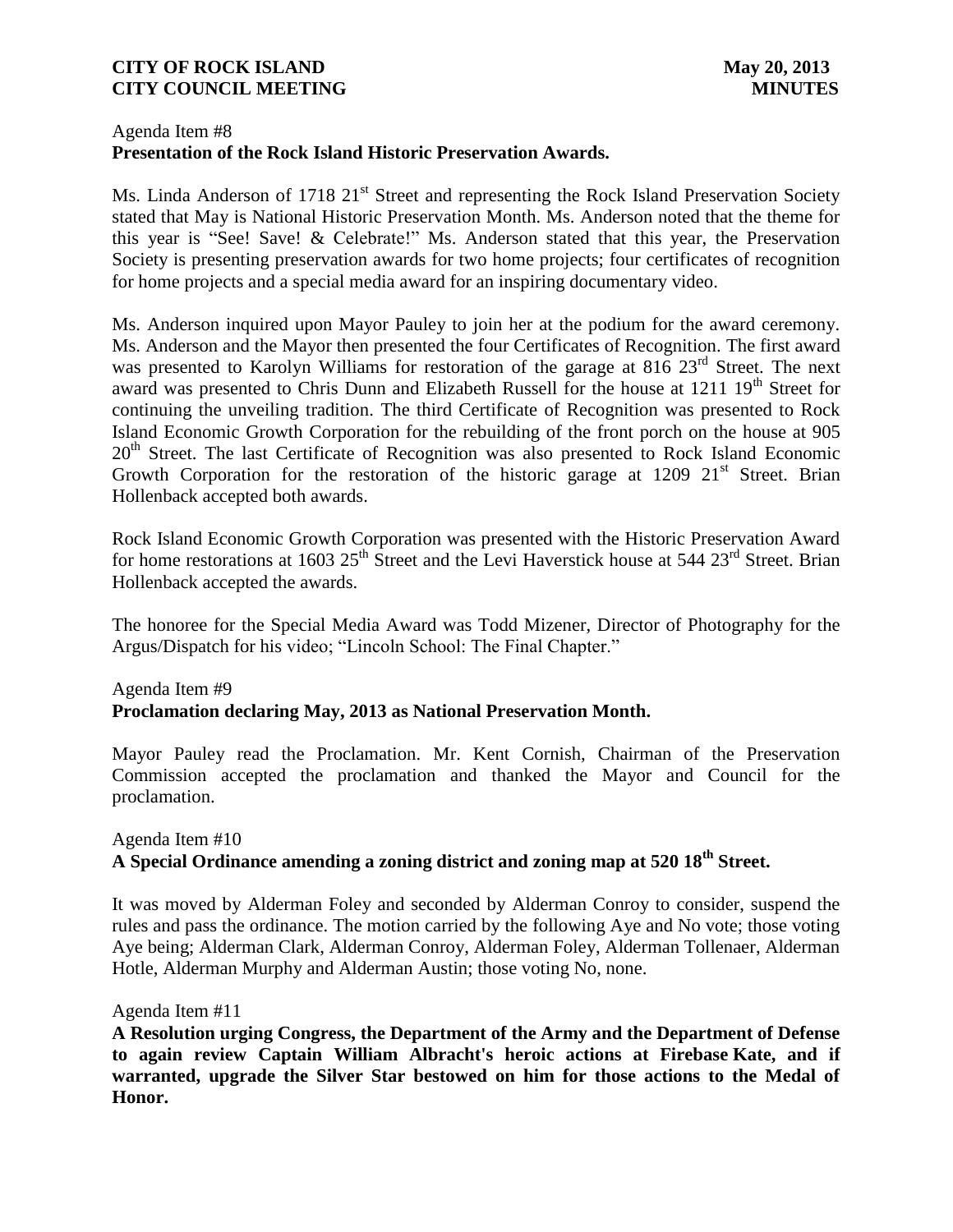It was moved by Alderman Murphy and seconded by Alderman Conroy to adopt the resolution.

At this time, Mayor Pauley read the Resolution.

After the reading, the motion carried by the following Aye and No vote; those voting Aye being; Alderman Clark, Alderman Conroy, Alderman Foley, Alderman Tollenaer, Alderman Hotle, Alderman Murphy and Alderman Austin; those voting No, none.

Mayor Pauley thanked Captain Albracht for his service.

William Albracht stepped forward. Mr. Albracht stated that he is deeply honored and thanked the Mayor and Council for the resolution. Mr. Albracht stated that he accepts the resolution on behalf of all his brothers that are here tonight and that served together in Vietnam.

# Agenda Item #12 **Claims for the week of May 10 through May 16 in the amount of \$1,062,484.27.**

 Alderman Clark moved and Alderman Conroy seconded to allow the claims. The motion carried by the following Aye and No vote; those voting Aye being; Alderman Clark, Alderman Conroy, Alderman Foley, Alderman Tollenaer, Alderman Hotle, Alderman Murphy and Alderman Austin; those voting No, none.

# Agenda Item #13 **Payroll for the weeks of April 29 through May 12 in the amount of \$1,407,273.39.**

It was moved by Alderman Conroy and seconded by Alderman Foley to allow the payroll. The motion carried by the following Aye and No vote; those voting Aye being; Alderman Clark, Alderman Conroy, Alderman Foley, Alderman Tollenaer, Alderman Hotle, Alderman Murphy and Alderman Austin; those voting No, none.

Agenda Item #14

# **Report from the Public Works Department regarding a proposal from Missman, Inc. for construction inspection services for the new Quad City Botanical Center's Children's Garden in the amount of \$75,000.00.**

Alderman Foley moved and Alderman Hotle seconded to approve the proposal as recommended and authorize the City Manager to execute the contract documents.

Discussion followed. Alderman Austin stated that Agenda Items #14 and #19 deal with the City's relationship with the Quad City Botanical Center. Alderman Austin inquired upon Parks and Recreation Director Bill Nelson to explain these items.

Mr. Nelson advised that the Botanical Center through the City was able to obtain two different grants, which included a scenic byways grant and a museum grant. Mr. Nelson advised that it is typical of Illinois grants that the entity has to spend the money first and then they will reimburse that entity. Mr. Nelson added that the total project is a little over one million dollars, which is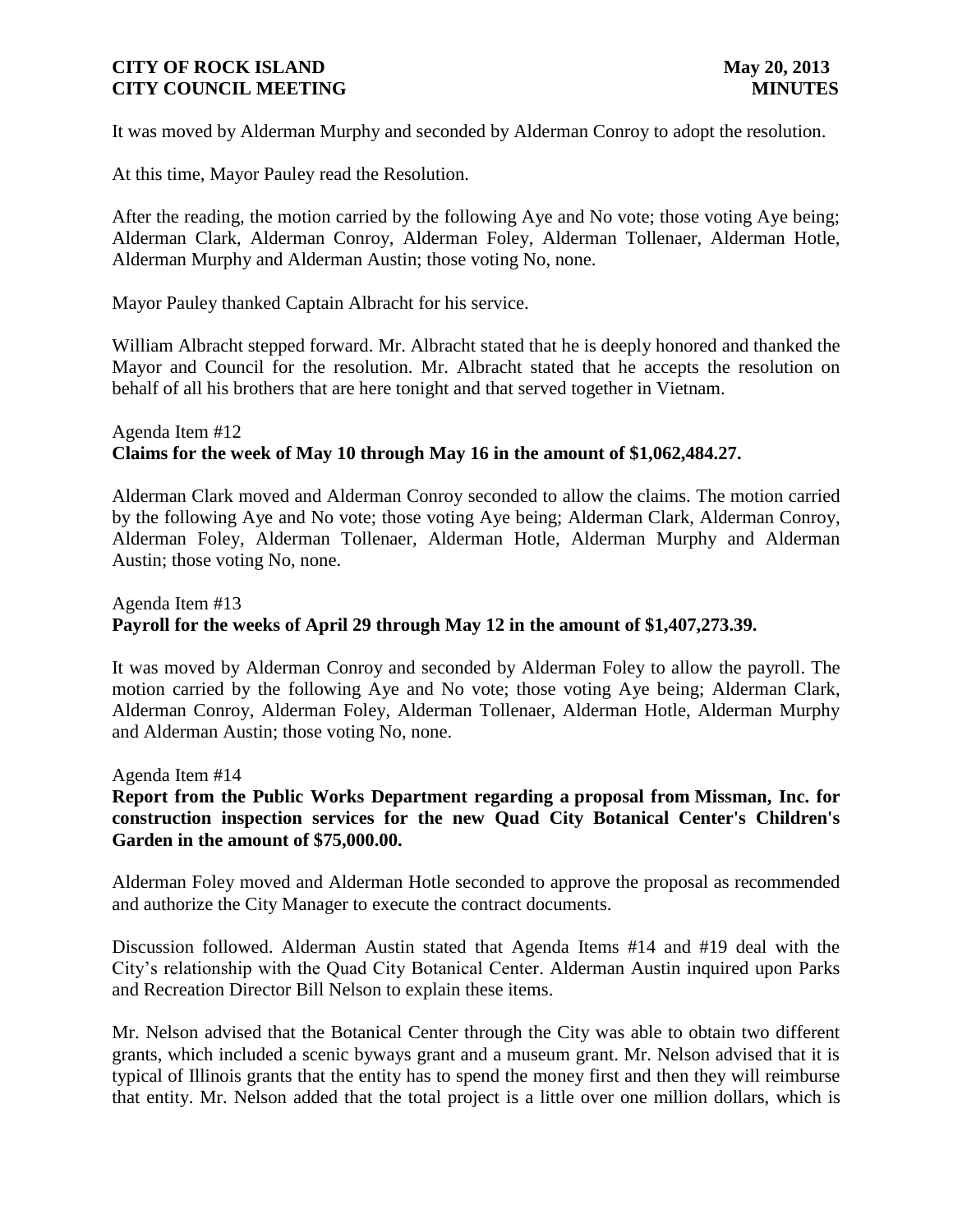very hard for the Botanical Center to do. Mr. Nelson indicated that they are asking the City to help them during this time. Mr. Nelson advised that the money will come back in a grant and that will be passed on to the City. Mr. Nelson added that it is just a transfer of funds back and forth. Mr. Nelson further discussed the grants.

After discussion, the motion carried by the following Aye and No vote; those voting Aye being; Alderman Clark, Alderman Conroy, Alderman Foley, Alderman Tollenaer, Alderman Hotle, Alderman Murphy and Alderman Austin; those voting No, none.

#### Agenda Item #15

**Report from the Public Works Department regarding the 2012 Sewer Cleaning and Televising Contract, recommending to extend the maintenance contract with C.T.R. Systems, Inc. in order to perform the 2013 required sewer cleaning and televising maintenance.** 

It was moved by Alderman Murphy and seconded by Alderman Foley to approve the extension as recommended. The motion carried by the following Aye and No vote; those voting Aye being; Alderman Clark, Alderman Conroy, Alderman Foley, Alderman Tollenaer, Alderman Hotle, Alderman Murphy and Alderman Austin; those voting No, none.

#### Agenda Item #16

**Report from the Community and Economic Development Department regarding a request for annexation of undeveloped property located adjacent to the Rock Island Parkway and 56th Avenue West (Big Island Road) in Blackhawk Township.**

Alderman Conroy moved and Alderman Foley seconded to approve the request as recommended and refer to the City Attorney for an ordinance.

Discussion followed. Mr. Richard C. Nesseler of 2909 53<sup>rd</sup> Avenue West in Milan (Big Island) stepped forward. Mr. Nesseler stated that he has property (seven acres) adjacent to the proposed annexation. Mr. Nesseler brought forth a list of questions for Council as it related to the rezoning, public hearing and annexation of the property.

Mayor Pauley stated that the rezoning will come at a later time and Council will take the questions. It was noted that City Manager Thomas will get back to Mr. Nesseler with answers to those questions. Mr. Nesseler added that he wanted to be officially notified in writing of any changes in zoning for the proposed property.

Mr. Nesseler stated that he was disappointed that the City has not maintained  $27<sup>th</sup>$  Street West traveling south toward I-280 since that has been annexed. Mr. Nesseler also discussed the levee as it related to flood protection. Mr. Nesseler further discussed the proposed annexation and flood protection for Big Island.

Alderman Conrov stated that he would like to know and make sure that  $27<sup>th</sup>$  Street West is being maintained.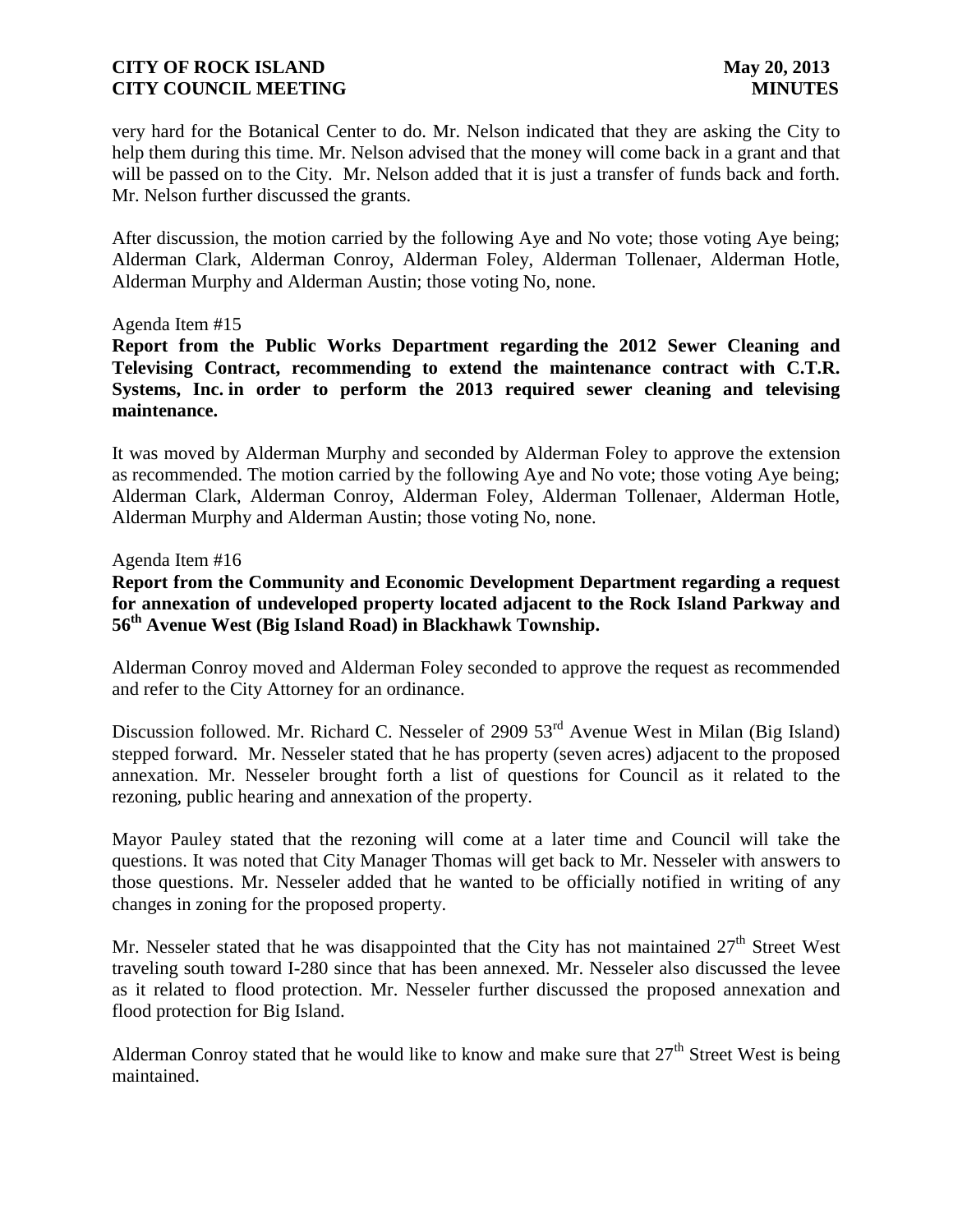After discussion, the motion carried by the following Aye and No vote; those voting Aye being; Alderman Clark, Alderman Conroy, Alderman Foley, Alderman Tollenaer, Alderman Hotle, Alderman Murphy and Alderman Austin; those voting No, none.

#### Agenda Item #17

# **A Special Ordinance annexing certain territory located adjacent to the Rock Island Parkway and 56th Avenue West (Big Island Road) in Blackhawk Township.**

It was moved by Alderman Conroy and seconded by Alderman Foley to consider, suspend the rules and pass the ordinance. The motion carried by the following Aye and No vote; those voting Aye being; Alderman Clark, Alderman Conroy, Alderman Foley, Alderman Tollenaer, Alderman Hotle, Alderman Murphy and Alderman Austin; those voting No, none.

#### Agenda Item #18

**Report from the Community and Economic Development Department regarding a request from the Arts Advisory Committee for financial support in the amount of \$1,000.00 to The District for covering the cost to transport attendees of the One State Together in the Arts Conference to downtown Rock Island on Monday, June 24, 2013**.

Alderman Foley moved and Alderman Murphy seconded to approve the request as recommended.

Discussion followed. Alderman Conroy inquired as to whether this money is being taken out of the TIF area.

Alderman Austin stated that he had asked staff that question and the money is coming out of the funds set aside to support the arts.

Community and Economic Development Director Jeff Eder stated that the funds will be coming out of the TIF.

After discussion, the motion carried by the following Aye and No vote; those voting Aye being; Alderman Clark, Alderman Conroy, Alderman Foley, Alderman Tollenaer, Alderman Hotle, Alderman Murphy and Alderman Austin; those voting No, none.

#### Agenda Item #19

**Report from the Community and Economic Development Department regarding a request from the Quad City Botanical Center for a cash advance in the amount of \$237,500.00 for fully utilizing their awarded Public Museum Capital Grant for the Children's Garden project.**

It was moved by Alderman Foley and seconded by Alderman Hotle to approve the request as recommended. The motion carried by the following Aye and No vote; those voting Aye being; Alderman Clark, Alderman Conroy, Alderman Foley, Alderman Tollenaer, Alderman Hotle, Alderman Murphy and Alderman Austin; those voting No, none.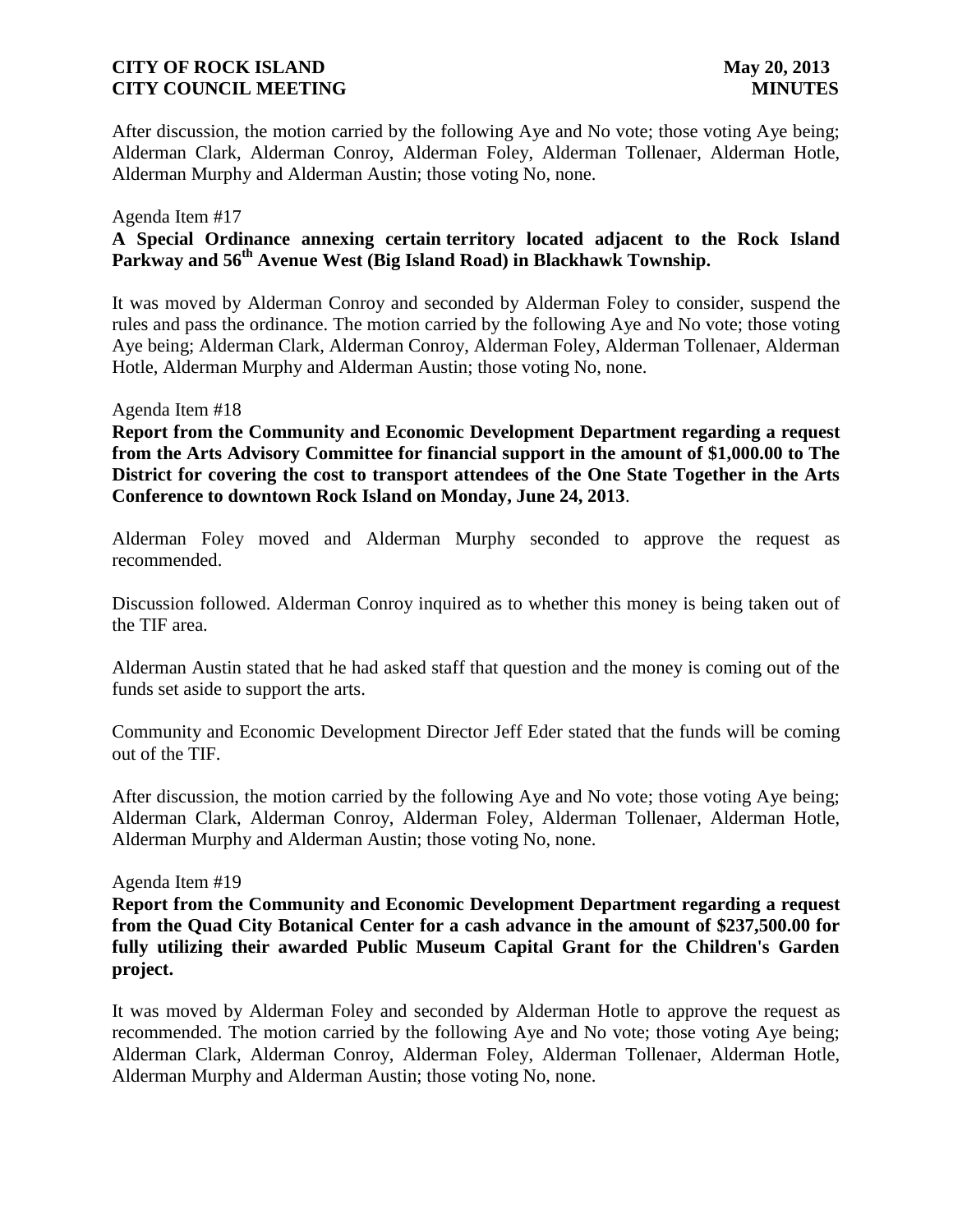# Agenda Item #20 **Report from the Mayor regarding appointments and reappointments to the Arts Advisory Committee.**

Alderman Murphy moved and Alderman Foley seconded to approve the appointments and reappointments as recommended. The motion carried by the following Aye and No vote; those voting Aye being; Alderman Clark, Alderman Conroy, Alderman Foley, Alderman Tollenaer, Alderman Hotle, Alderman Murphy and Alderman Austin; those voting No, none.

Catherine Rodgers-Ingles and Jessi Black were appointed to the Arts Advisory Committee for three year terms expiring on June 30, 2016.

Brett Hitchcock and Carolyn Krueger were reappointed to the Arts Advisory Committee for three year terms expiring on June 30, 2015.

Lori Roderick, Ellis Kell and Joedy Cook were reappointed to the Arts Advisory Committee for three year terms expiring on June 30, 2016.

#### Agenda Item #21

**Report from the Parks and Recreation Department regarding a Highway Resolution for the closure of 1st Avenue between 17th Street and 20th Street on Wednesday, July 3, 2013 for Fireworks and the Family Fun Event at Schwiebert Riverfront Park.**

It was moved by Alderman Hotle and seconded by Alderman Conroy to adopt the resolution. The motion carried by the following Aye and No vote; those voting Aye being; Alderman Clark, Alderman Conroy, Alderman Foley, Alderman Tollenaer, Alderman Hotle, Alderman Murphy and Alderman Austin; those voting No, none.

#### Agenda Item #22

# **Report from the City Clerk regarding a request from Denise Hiner owner of Legend's Corner Bar and Grille to serve alcohol outside in the fence enclosed patio during business hours at 3008 7th Avenue.**

Alderman Foley moved and Alderman Murphy seconded to approve the request as recommended, subject to complying with all liquor license regulations and subject to being closed down early if noise complaints are received.

Discussion followed. Denise Hiner owner of Legend's Corner Bar and Grille stepped forward. Ms. Hiner stated that she appreciated the motion to allow this request. Ms. Hiner added that if there are any noise complaints, she would appreciate to know that as well.

After discussion, the motion carried by the majority vote of six (6) in favor with one (1) Alderman abstaining.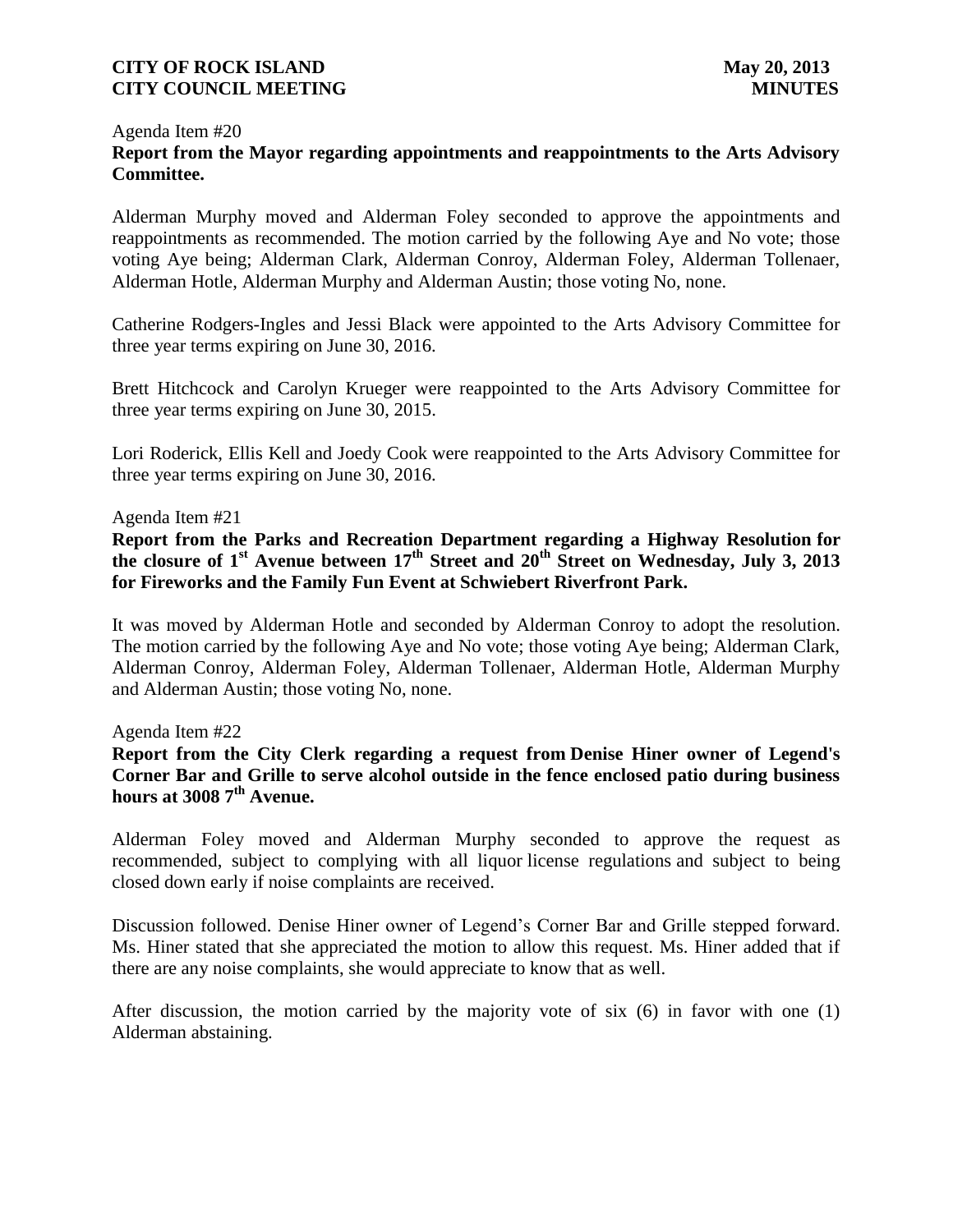#### Agenda Item #23

**Report from the City Clerk regarding requests from the College Hill District Organization to hold their Retro Rally event on Saturday June 29, 2013, requesting permission to allow vendors to utilize the City right-of-way along 30th Street and 14th Avenue, hang decorations and banners from signs and street posts, requesting an alley closing parallel to 30th Street between 30th Street and 31st Street and the alley next to Bike and Hike between 39th and 40th Streets and utilization of College Hill District funds in an amount not to exceed \$450.00.**

It was moved by Alderman Hotle and seconded by Alderman Foley to approve the event and requests as recommended, subject to College Hill District contacting the Police Department for traffic control and removing the decorations, banners and signage by July 2, 2013. The motion carried by the following Aye and No vote; those voting Aye being; Alderman Clark, Alderman Conroy, Alderman Foley, Alderman Tollenaer, Alderman Hotle, Alderman Murphy and Alderman Austin; those voting No, none.

#### Agenda Item #24 **Other Business.**

Alderman Foley stated that about a month ago, the Church of Peace and Spring Forward Learning Center applied for a grant from the National League of Cities; it's called cities combating hunger through afterschool and summer meal programs. Alderman Foley added that he was the City's Council sponsor and we were one of the 15 cities in the United States selected to go forward. Alderman Foley advised that they will be going to Denver on Wednesday and Thursday to a seminar and training. Alderman Foley added that they will be applying for a grant of up to \$60,000.00 through the National League of Cities along with the Walmart Foundation. Alderman Foley added that this will help to fund afterschool programs and summer meal programs here. Alderman Foley commented that he was excited to be involved.

Alderman Conroy stated that on Saturday, June  $1<sup>st</sup>$ , there will be a ward meeting (Coffee and Conversations) at the South West Branch Library. Alderman Conroy commented that it will be held from 9:00 am to 11:00 am. Alderman Conroy invited anyone that is interested to come to the meeting. Alderman Conroy stated that he would like to hear feedback in regards to the deer population issue.

Alderman Murphy stated that the Starlight Revue Music Concert Series held at Lincoln Park is great fun. Alderman Murphy added that it is fun to sit, listen to the music and watch people dance.

Alderman Murphy reminded everyone to shop Rock Island. Alderman Murphy stated that Eck's Auto Shine is located on Blackhawk Road and  $38<sup>th</sup>$  Street; their actual address is 3720 46<sup>th</sup> Avenue. Alderman Murphy advised that they will wash, detail, polish and clean the interior and exterior of a vehicle. It was noted that for Rock Island customers, they have a pickup service. Alderman Murphy stated that a full service detail costs \$75.00 and an economy wash and polish is \$45.00. Alderman Murphy encouraged everyone to shop local.